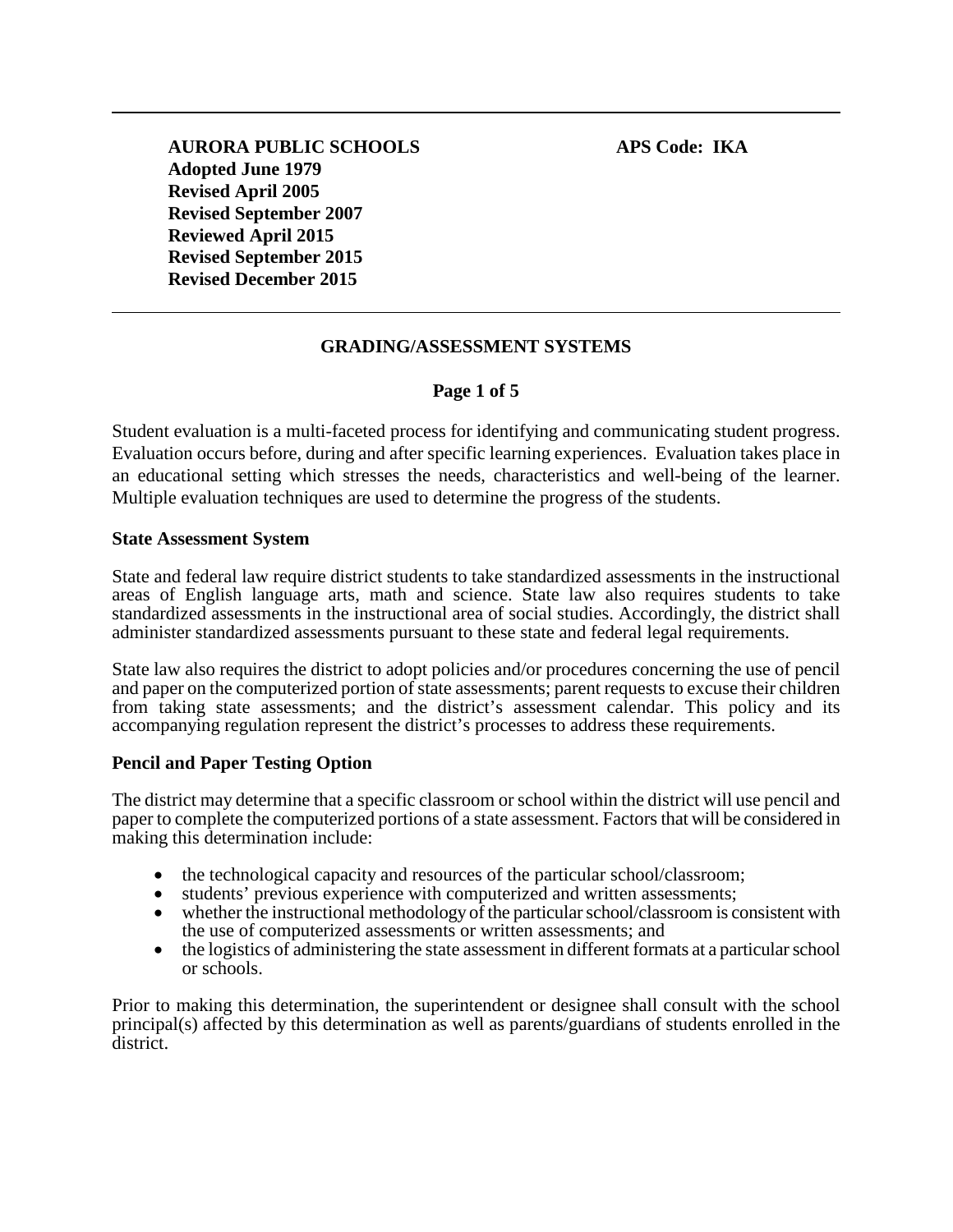## **GRADING/ASSESSMENT SYSTEMS**

### **Page 2 of 5**

For students with disabilities, the use of pencil and paper instead of a computer to complete a state assessment shall be determined by the student's Individualized Education Program (IEP) team or Section 504 team, in accordance with applicable law.

### **Parent/Guardian Request for Exemption**

A parent/guardian who wishes to exempt his or her child from a particular state assessment or assessments shall make this request in accordance with this policy's accompanying regulation.

In accordance with state law, the district shall not impose a negative consequence upon a student whose parent/guardian has requested an exemption from a state assessment or assessments.

This policy's exemption process shall apply only to state assessments and shall not apply to district or classroom assessments.

#### **Sharing of Student State Assessment Results with Parents/Guardians**

The Colorado Department of Education is required to provide diagnostic academic growth information for each student enrolled in the district and for each public school in the district based on the state assessment results for the preceding school years. This information shall be included in each student's individual student record. Appropriate school personnel, including those who work directly with the student, shall have access to the student's state assessment results and longitudinal academic growth information and shall share with and explain that information to the student's parent/guardian.

#### **District Assessment System**

In addition to the state assessment system, the district has developed a comprehensive assessment

- system that:<br>
 challenges students to think critically, apply what they have learned and gives them the<br>
opportunity to demonstrate their skills and knowledge;
	- includes "early warning" features that allow problems to be diagnosed promptly to let students, teachers and parents/guardians know that extra effort is necessary;
	- provides reliable and valid information on student and school performance to educators, parents/guardians and employers; and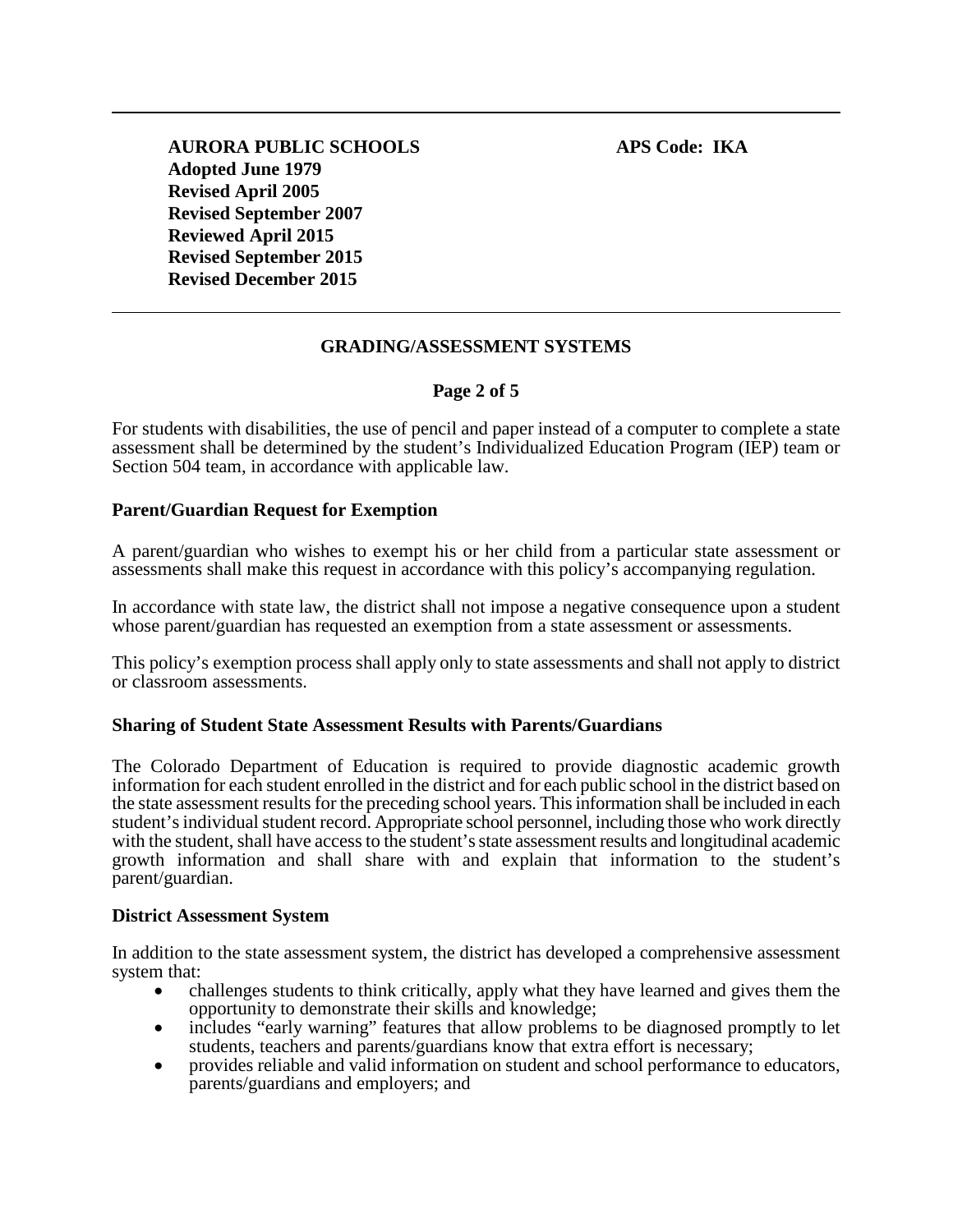# **GRADING/ASSESSMENT SYSTEMS**

## **Page 3 of 5**

• provides timely and useful data for instructional improvement and improved student learning, including feedback, useful in determining whether the curriculum is aligned with the district's academic standards.

## **Additional Assessment Information for Parents/Guardians**

In accordance with state law and this policy's accompanying regulation, the district shall distribute an assessment calendar and related information to parents/guardians on an annual basis to inform them about the state and district assessments that the district plans to administer during the school year.

### **Classroom assessment system**

Classroom assessment practices shall be aligned with the district's academic standards and assessment program. Assessment is an integral part of the teaching and learning process that should occur continuously in the classroom. The primary purpose of classroom assessment shall be to enable teachers to make instructional decisions for students on a continual basis.

Students are encouraged to engage in informal self-assessments as they study and attempt to solve problems, monitor their own progress and improve their learning.

### **Student progress communication to parents/guardians**

Student progress is communicated to both students and their families in many forms. One method for this communication is the report card. The report card seeks to accurately report the progress of the whole child based on information from many sources. In support of the child, this report reflects achievement, effort and the professional judgment of teaching personnel.

Student report cards shall be completed at the end of each quarter (nine weeks) of the school year. Schools requesting a reporting system other than by quarters shall require prior approval of the Superintendent or designee.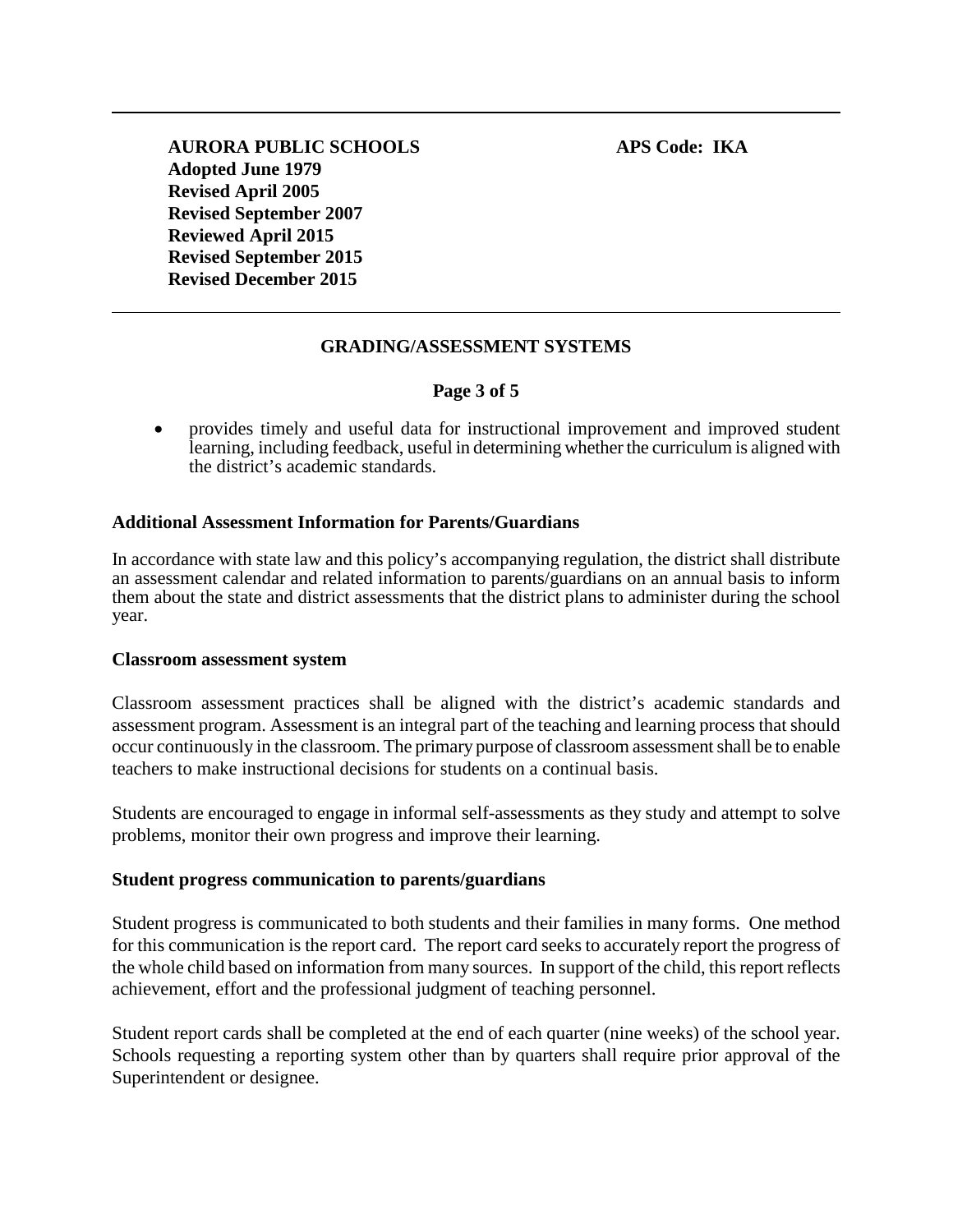### **GRADING/ASSESSMENT SYSTEMS**

### **Page 4 of 5**

Teachers, counselors and administrators are encouraged to contact parents or guardians by phone, email, U.S. mail, home visits or conferences to discuss student progress at any point throughout the quarter for any student who is 1) failing a particular course; and/or 2) in the opinion of the teacher, not performing to potential. This does not preclude sending progress reports in the form of commendation or utilization of additional appropriate means to enhance the reporting of student progress.

Understanding, concern and involvement are necessary among family, student and teachers to make communication about student progress most effective.

Criteria for grading student progress will be prescribed by the Superintendent of Schools.

LEGAL REFS.: C.R.S. 22-7-1006.3 (1) *(state assessment implementation schedule)* C.R.S. 22-7-1006.3 (1)(d) *(district must report to CDE the number of students who will take the state assessment in a pencil and paper format)* C.R.S. 22-7-1006.3(7)(d) *(state assessment results included on student report card if feasible)* C.R.S. 22-7-1006.3 (8)(a) *(policy required to ensure explanation of student state assessment results)* C.R.S. 22-7-1013 (1) *(district academic standards)* C.R.S. 22-7-1013 (6) *(policy required regarding the use of pencil and paper on state assessments)* C.R.S. 22-7-1013 (7) *(procedure required concerning distribution of assessment calendar to parents/guardians)* C.R.S. 22-7-1013 (8) *(policy and procedure required to allow parents to excuse their children from participation in state assessments)* C.R.S. 22-11-101 *et seq. (Education Accountability Act of 2009)* C.R.S. 22-11-203 (2)(a) *(principal required to provide educators access to their students' academic growth information "upon receipt" of that information)* C.R.S. 22-11-504 (3) *(policy required to ensure explanation of student state assessment results and longitudinal growth information)*

CROSS REFS.: AED, Accreditation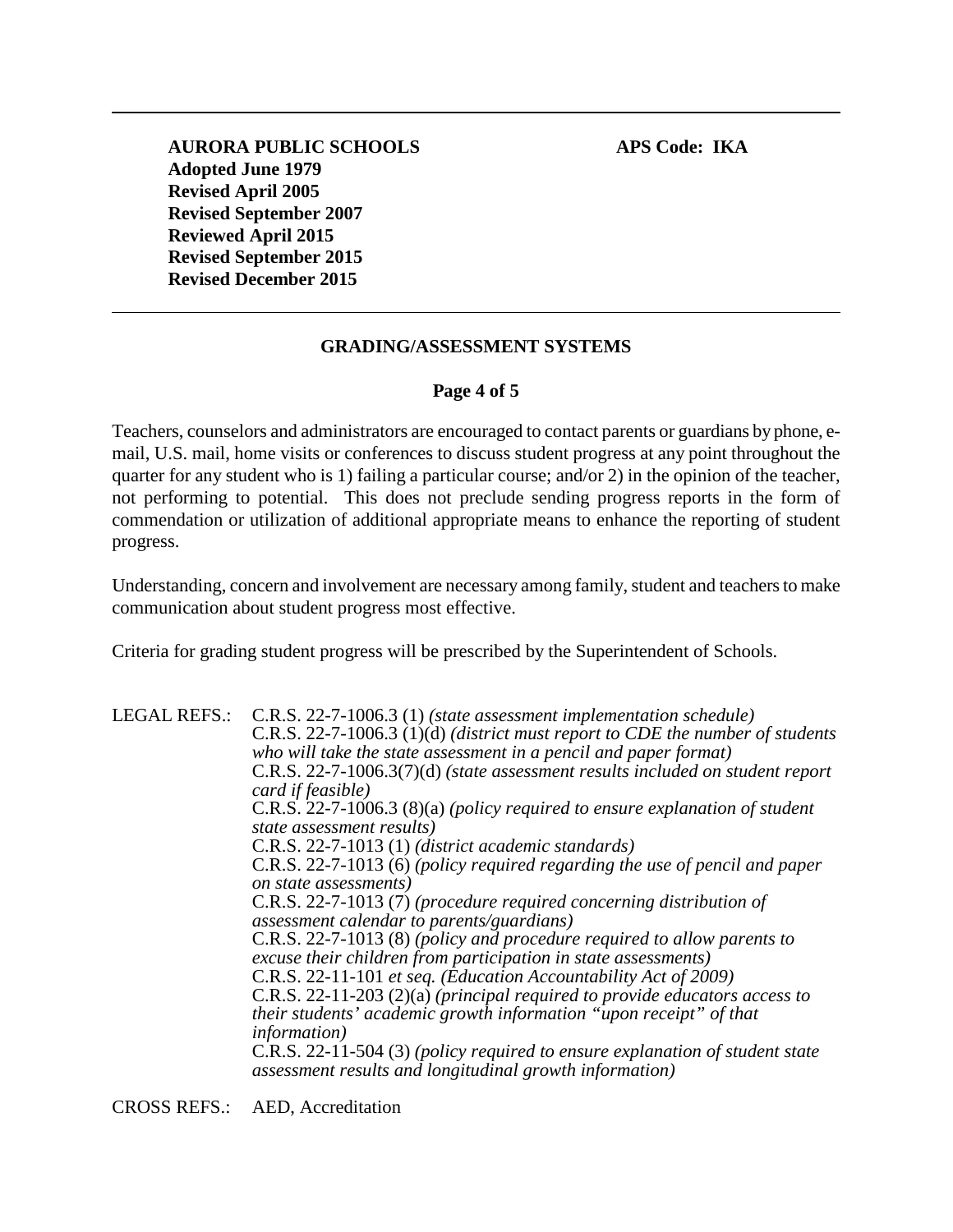### **GRADING/ASSESSMENT SYSTEMS**

## **Page 5 of 5**

IKAE-R, Grading – Student-Initiated Course Withdrawal JE-R, Student Attendance JRA/JRC, Student Records/Release of Information on Students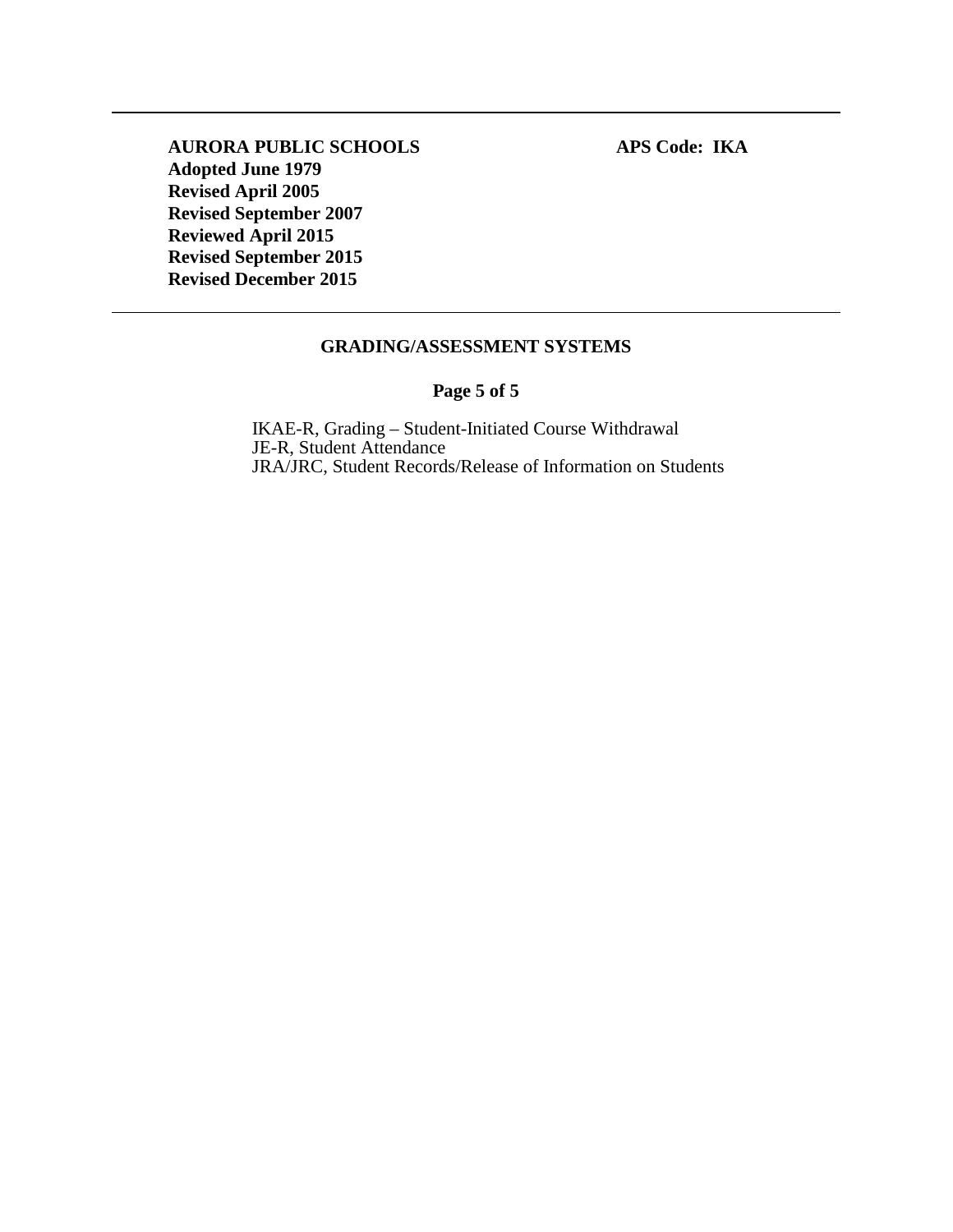# **GRADING/ASSESSMENT SYSTEMS (Exemption Procedure and Information to Parents/Guardians and Grading System)**

### **Page 1 of 6**

#### **Parent/Guardian Request for Exemption**

In accordance with the accompanying policy, the parent/guardian of a student enrolled in the district may request that his or her child be exempt in participating in one or more state assessments. It is strongly encouraged that parents/guardians have a consultation with their school prior to requesting exemption.

- 1. The request for exemption must be submitted in writing to the school principal.
- 2. The parent/guardian will not be required to state the reason for asking for the exemption,
- 3. The request for exemption may apply to all or specific state assessments administered to the student during the school year.
- 4. A request for exemption will be valid for one school year. Requests for exemption from state assessments in subsequent school years require a new written request.
- 5. Parents/guardians are encouraged to submit their requests for exemption at the earliest possible date each school year so that the district may plan accordingly.

#### **Information to Parents/Guardians**

Each school year at the earliest possible time, the district shall distribute information to students' parents/guardians regarding the state and district assessments that the district will administer that year. This information shall also be posted on the district's website.

The district shall also distribute a district assessment calendar to students' parents/guardians at the earliest possible time each school year, and shall post the calendar on the district's website.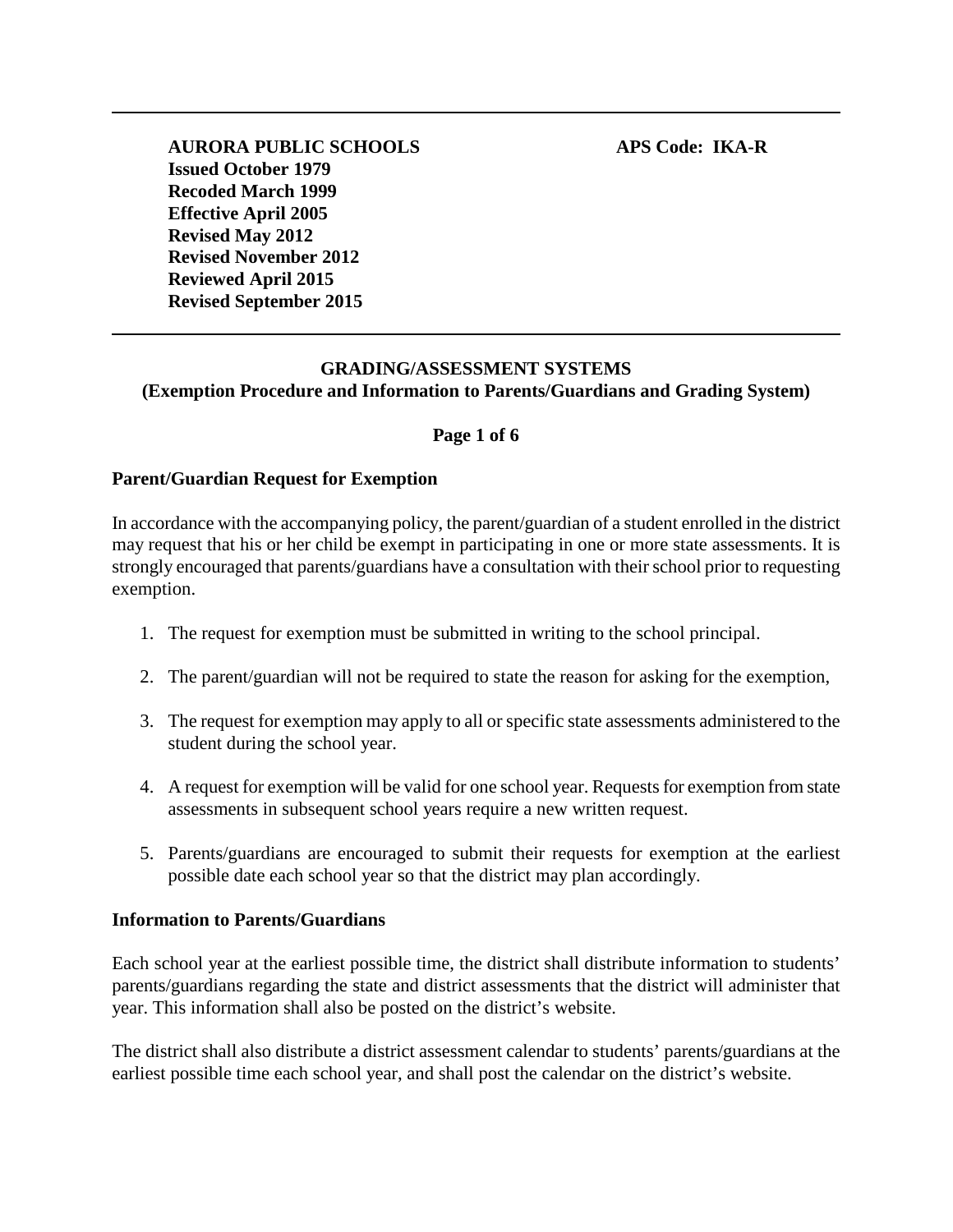# **GRADING/ASSESSMENT SYSTEMS (Exemption Procedure and Information to Parents/Guardians and Grading System)**

# **Page 2 of 6**

At a minimum, the district assessment calendar shall include:

- an estimate of the testing hours required on each testing day; and
- whether the assessment is required by federal and/or state law or was selected by the district.

Parents/guardians should check with their local school site for specific dates and times.

### **Grading System**

The basic grading system for reporting student academic progress in grades kindergarten through 8<sup>th</sup> grade shall be Advanced Proficient, Proficient, Partially Proficient and Unsatisfactory Progress. At grades 9-12, the A, B, C, D, F system will be used. The letters are interpreted as follows:

### **ELEMENTARY SCHOOLS**

The recorded grade for student progress reports should be developed from the combination of several criteria. Seldom does a grade reflect only a percentage figure or any other single criterion.

The criteria to be used for grading student progress are:

| <b>Advanced Proficient</b><br>Demonstrates a thorough understanding of the grade level content and<br>consistently applies the benchmarks and/or concepts, and/or<br>processes/procedures in a variety of contexts |
|--------------------------------------------------------------------------------------------------------------------------------------------------------------------------------------------------------------------|
| Proficient<br>Demonstrates understanding of the grade level content and applies the<br>benchmarks and/or concepts, and/or processes/procedures in a variety<br>of contexts                                         |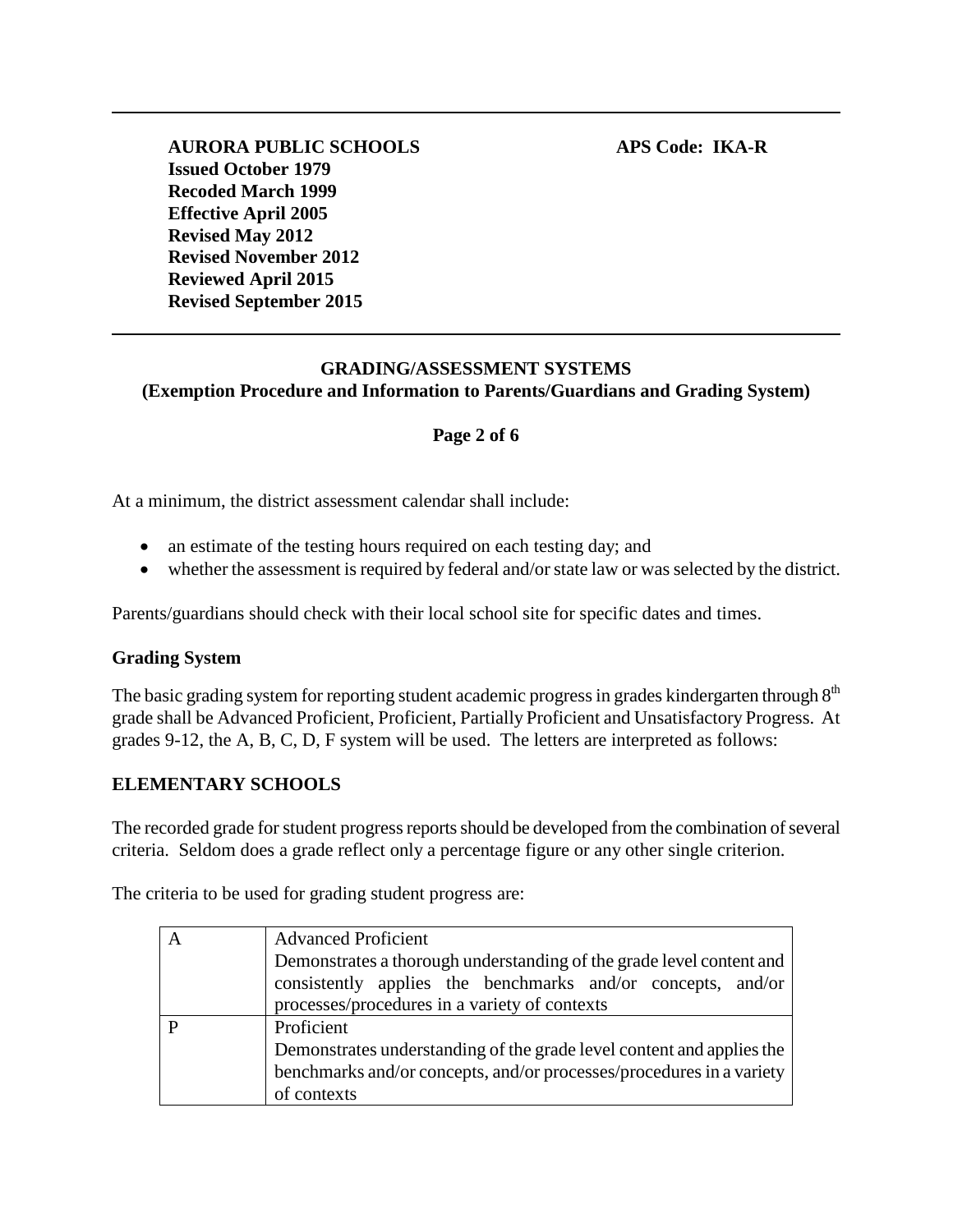## **GRADING/ASSESSMENT SYSTEMS (Exemption Procedure and Information to Parents/Guardians and Grading System)**

## **Page 3 of 6**

| PP | <b>Partially Proficient</b>                                          |
|----|----------------------------------------------------------------------|
|    | Demonstrates partial understanding and application of the benchmarks |
|    | and/or concepts, and/or processes/procedures of the grade level      |
|    | content                                                              |
|    | <b>Unsatisfactory Progress</b>                                       |
|    | Rarely demonstrates understanding and ineffectively applies          |
|    | benchmarks and/or concepts, and/or processes/procedures of the grade |
|    | level content                                                        |

### **MIDDLE SCHOOLS**

| A         | <b>Advanced Proficient</b>                                             |
|-----------|------------------------------------------------------------------------|
|           | Demonstrates a thorough understanding of the grade level/course        |
|           | content and consistently applies the benchmarks and/or concepts,       |
|           | and/or processes/procedures in a variety of contexts                   |
| P         | Proficient                                                             |
|           | Demonstrates understanding of the grade level/course content and       |
|           | applies the benchmarks and/or concepts, and/or processes/procedures    |
|           | in a variety of contexts                                               |
| <b>PP</b> | <b>Partially Proficient</b>                                            |
|           | Demonstrates partial understanding and application of the benchmarks   |
|           | and/or concepts, and/or processes/procedures of the grade level/course |
|           | content                                                                |
| U         | <b>Unsatisfactory Progress</b>                                         |
|           | Rarely demonstrates understanding and ineffectively<br>applies         |
|           | benchmarks and/or concepts, and/or processes/procedures of the grade   |
|           | level/course content                                                   |
| N         | No evidence                                                            |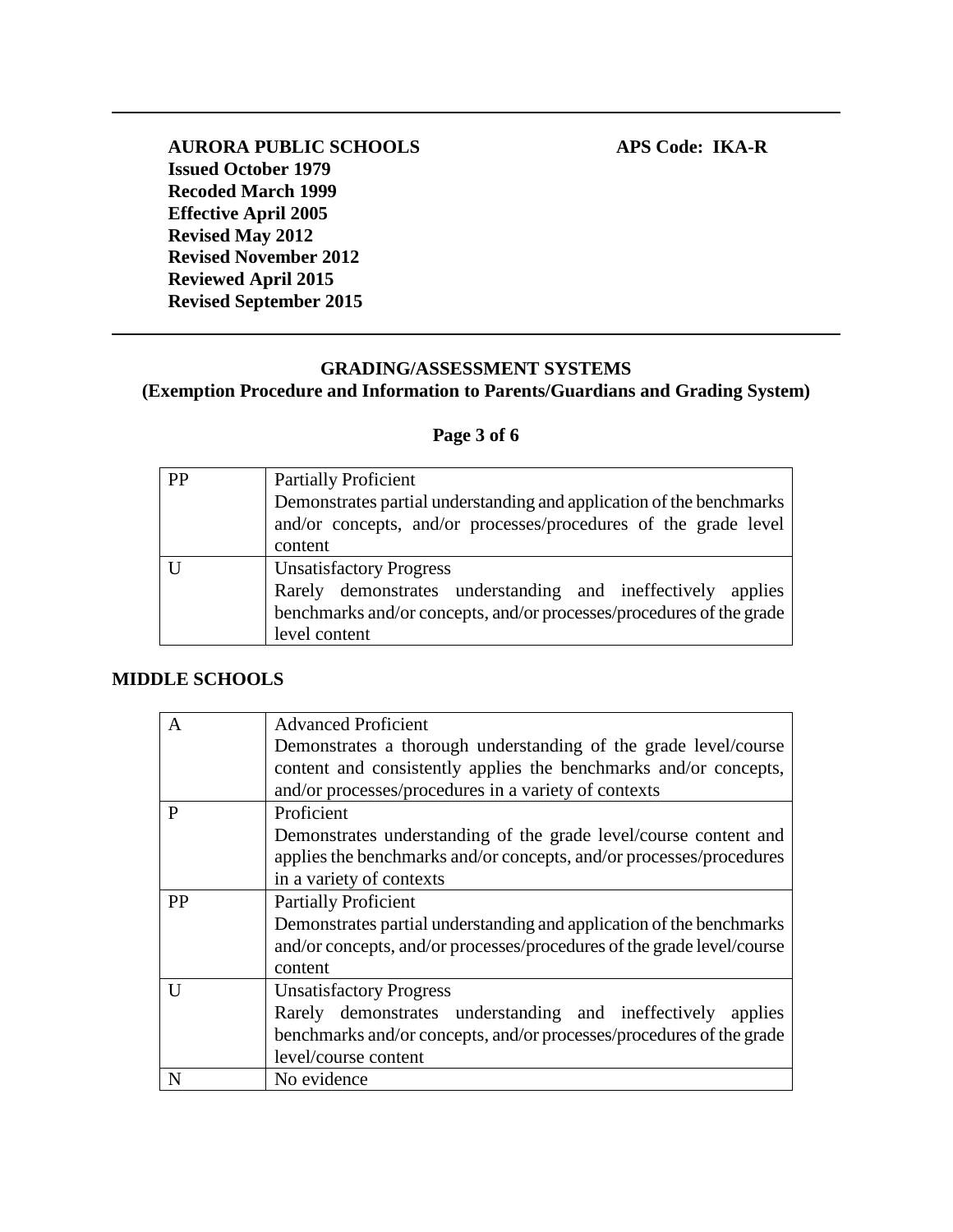# **GRADING/ASSESSMENT SYSTEMS (Exemption Procedure and Information to Parents/Guardians and Grading System)**

**Page 4 of 6**

### **HIGH SCHOOLS**

| A             | The student consistently and independently demonstrates proficient<br>and advanced understanding in course concepts and skills in a variety |
|---------------|---------------------------------------------------------------------------------------------------------------------------------------------|
|               | of assessments.                                                                                                                             |
| B             | The student independently demonstrates proficiency in course                                                                                |
|               | concepts and skills in a variety of assessments.                                                                                            |
| $\mathcal{C}$ | The student demonstrates proficiency in course concepts and skills                                                                          |
|               | with teacher and peer support.                                                                                                              |
| D             | The student demonstrates limited understanding and application of                                                                           |
|               | course content and skills and is making progress toward proficiency.                                                                        |
| ${\bf F}$     | The student has shown insufficient evidence to gauge understanding or                                                                       |
|               | progress.                                                                                                                                   |
| $\mathbf I$   | Incomplete. A student shall be allowed to make up an incomplete                                                                             |
|               | grade within a two-week period after the end of the quarter unless                                                                          |
|               | prior arrangements have been made in writing with the teacher. In the                                                                       |
|               | absence of prior arrangements, the incomplete shall become a letter                                                                         |
|               | grade after the two-week period.                                                                                                            |
| WP*           | Withdraw Passing. Withdrawal from a course after the fifth school                                                                           |
|               | day but prior to the $20th$ school day and having a passing grade at the                                                                    |
|               | time of the withdrawal.                                                                                                                     |
| $WF^*$        | Withdraw Failing. After the $20th$ school day of the course, a student                                                                      |
|               | will not be allowed to withdraw without receiving a letter grade of WF                                                                      |
|               | (Withdraw Failing – no credit). The letter grade of WF will be                                                                              |
|               |                                                                                                                                             |
|               | calculated into the student's grade-point average as an F with the value                                                                    |
|               | of zero points.                                                                                                                             |
| AU            | Audit. The student is attending the class without receiving credit. The                                                                     |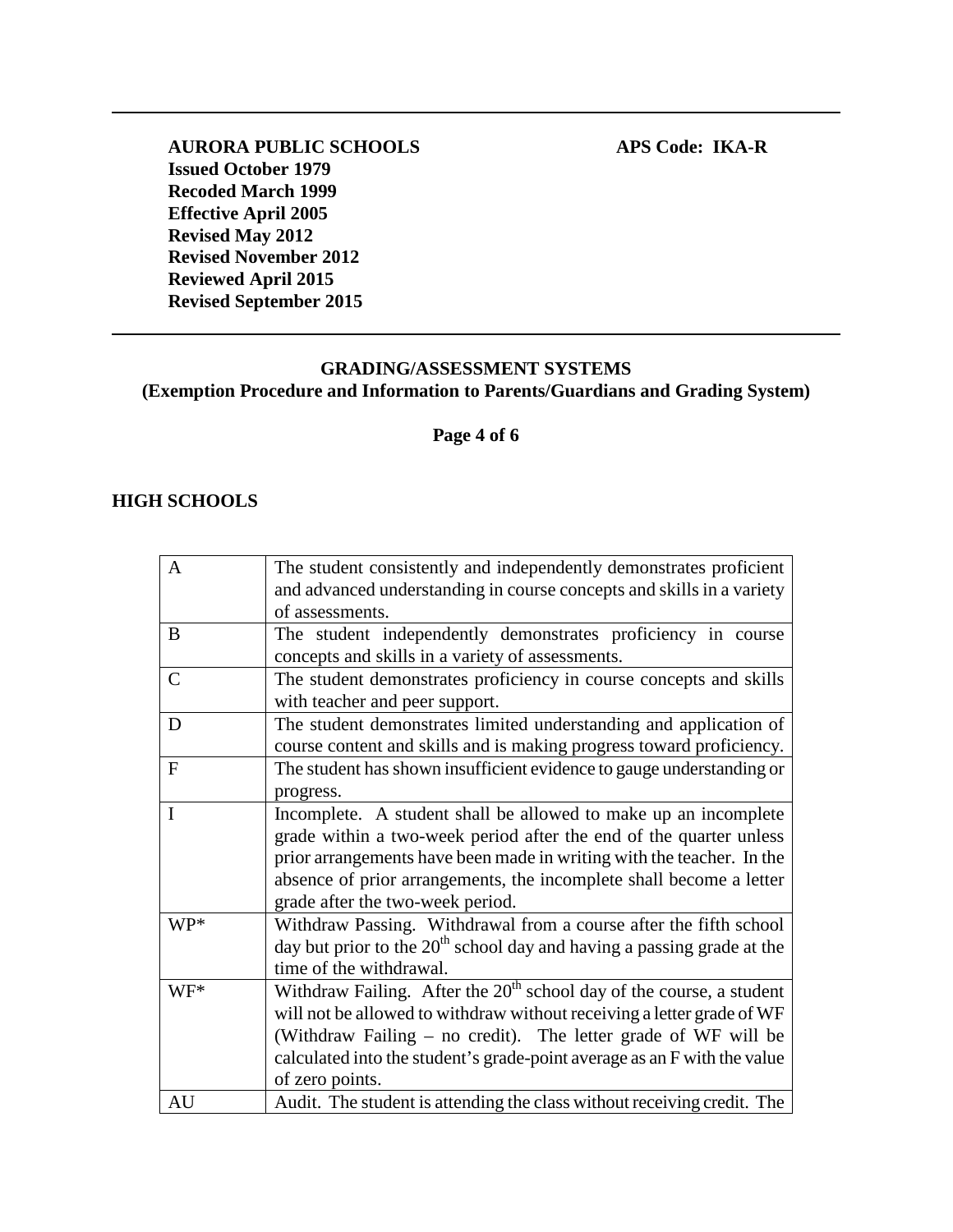# **GRADING/ASSESSMENT SYSTEMS (Exemption Procedure and Information to Parents/Guardians and Grading System)**

### **Page 5 of 6**

|           | student is to complete the class with regular attendance and required  |
|-----------|------------------------------------------------------------------------|
|           | assignments.                                                           |
| <b>ME</b> | Medical. The student has been excused from completing the class due    |
|           | to medical reasons.                                                    |
| S         | Satisfactory for Pass/Fail courses. Courses receiving a grade of       |
|           | Satisfactory shall not be counted in the grade-point average, but the  |
|           | credit shall count toward graduation requirements.                     |
|           | Unsatisfactory for Pass/Fail courses. Courses receiving a grade of     |
|           | Unsatisfactory shall not be counted in the grade-point average and the |
|           | credit shall not count toward graduation requirements.                 |

A combination of criteria should be used which reflect most accurately the progress of the student and the nature of the course or subject.

**\*EXCEPTION**: Students who have been expelled from school will receive a WP or WF reflecting the course grades at the time of the suspension leading to expulsion.

| <b>Marks</b>                                                                         | Marks indicate levels of proficiency on individual assessments and are |  |
|--------------------------------------------------------------------------------------|------------------------------------------------------------------------|--|
|                                                                                      | recorded in the teacher grade book. Capital letters indicate summative |  |
|                                                                                      | assessments. Lower case letters indicate formative assessments.        |  |
| Adv/adv                                                                              | Advanced                                                               |  |
| P/p                                                                                  | Proficient                                                             |  |
| PP(pp                                                                                | <b>Partially Proficient</b>                                            |  |
| U/u                                                                                  | Unsatisfactory                                                         |  |
| M/m                                                                                  | Missing                                                                |  |
| $\triangleright$ (+) and (-) symbols communicate a range within a proficiency level. |                                                                        |  |
|                                                                                      |                                                                        |  |